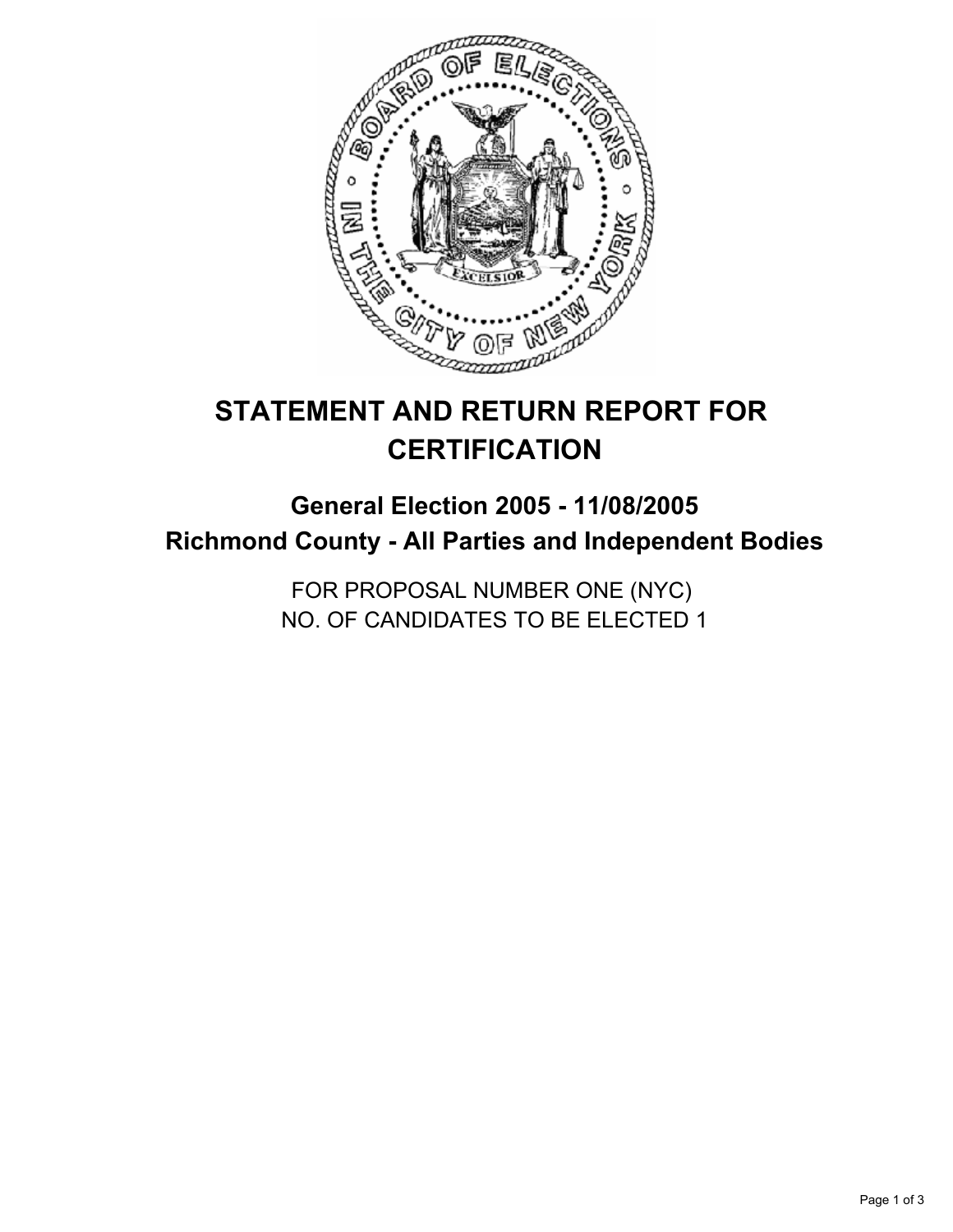

#### **ASSEMBLY DISTRICT 60**

| PUBLIC COUNTER       | 15,546 |
|----------------------|--------|
| <b>EMERGENCY</b>     | 0      |
| ABSENTEE/MILITARY    | 473    |
| AFFIDAVIT            | 180    |
| <b>TOTAL BALLOTS</b> | 16,199 |
| <b>YES</b>           | 3,620  |
| <b>NO</b>            | 5,977  |
| <b>TOTAL VOTES</b>   | 9,597  |
| <b>UNRECORDED</b>    | 6,602  |

#### **ASSEMBLY DISTRICT 61**

| PUBLIC COUNTER       | 22,559 |
|----------------------|--------|
| <b>EMERGENCY</b>     | 27     |
| ABSENTEE/MILITARY    | 603    |
| AFFIDAVIT            | 331    |
| <b>TOTAL BALLOTS</b> | 23,520 |
| <b>YES</b>           | 5,910  |
| <b>NO</b>            | 7,802  |
| <b>TOTAL VOTES</b>   | 13,712 |
| <b>UNRECORDED</b>    | 9,808  |

#### **ASSEMBLY DISTRICT 62**

| PUBLIC COUNTER       | 25,904 |
|----------------------|--------|
| <b>EMERGENCY</b>     | 11     |
| ABSENTEE/MILITARY    | 653    |
| AFFIDAVIT            | 196    |
| <b>TOTAL BALLOTS</b> | 26,764 |
| <b>YES</b>           | 6,176  |
| <b>NO</b>            | 10,579 |
| <b>TOTAL VOTES</b>   | 16,755 |
| <b>UNRECORDED</b>    | 10,009 |

#### **ASSEMBLY DISTRICT 63**

| PUBLIC COUNTER       | 22,355 |
|----------------------|--------|
| <b>EMERGENCY</b>     | 22     |
| ABSENTEE/MILITARY    | 661    |
| AFFIDAVIT            | 231    |
| <b>TOTAL BALLOTS</b> | 23,269 |
| <b>YES</b>           | 5,593  |
| <b>NO</b>            | 8,154  |
| <b>TOTAL VOTES</b>   | 13,747 |
| <b>UNRECORDED</b>    | 9,522  |